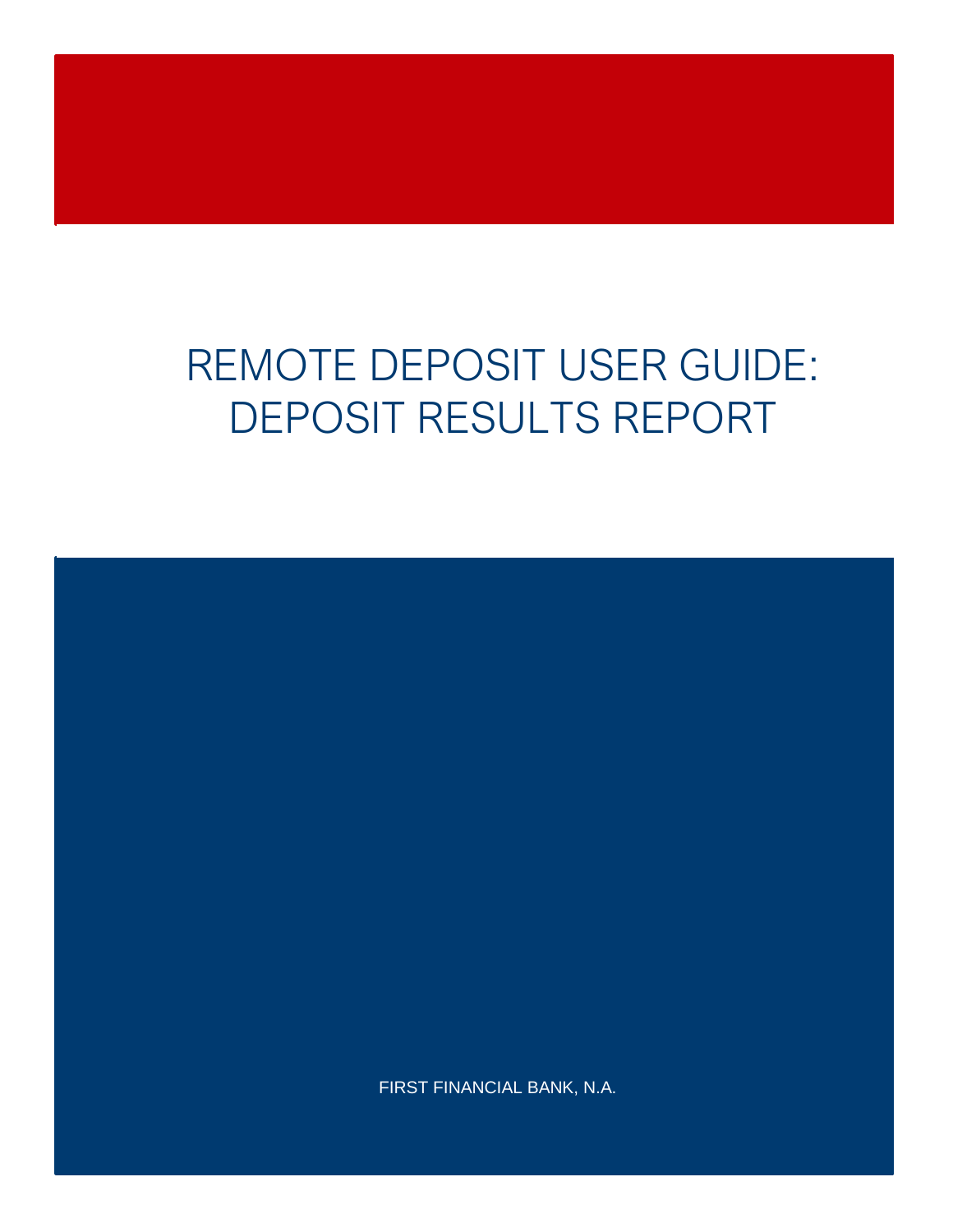## **Contents**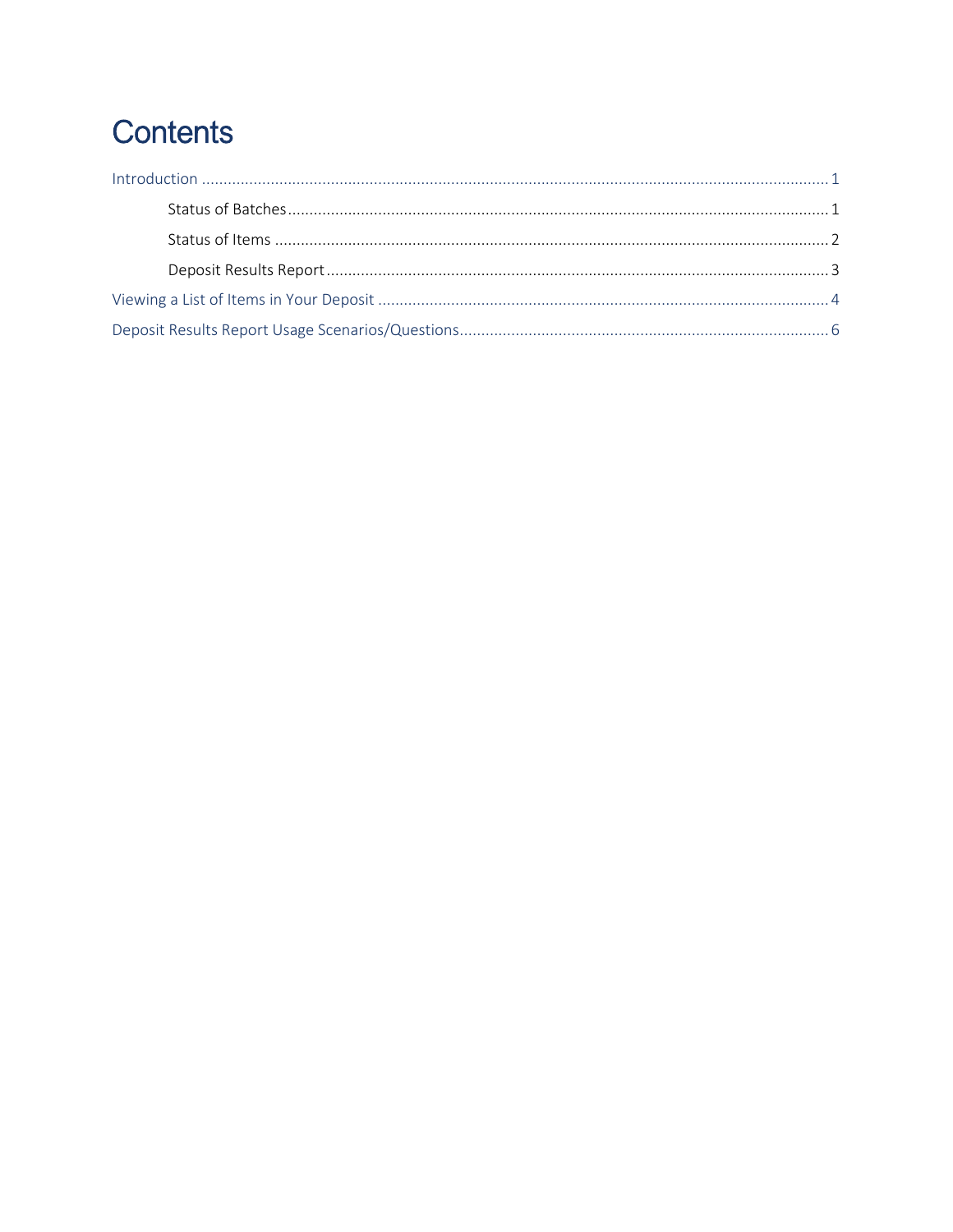# <span id="page-2-0"></span>**Introduction**

The *Deposit Results* report allows you to review a deposit status, event history, and images of all batches and items scanned via Remote Deposit Complete™ (RDC).

To generate the report:

- 1. Log in to SmartPay Business, and then select the Reports tab.
- 2. Select Deposit Results.
- 3. Select the location(s) for which the deposit was created, and then choose the date range. The start date should be the date the batch was created.

NOTE: The menu options in your application may differ from those pictured in this document due to branding variations.

Depending on the timeframe requested, the report will be delivered for review either on-screen or via file export. For report requests within the past two years, the data will be available within SPB for review. For report requests older than two years, the data will be available in file download format and located on the *Reports* dashboard, under the *Download Reports* section.

NOTE: To request *Deposit Results* reports that are older than two years, the start and end dates must both be older than two years. Report results only include up to the previous seven years.

### <span id="page-2-1"></span>Status of Batches

Knowing the status of a batch is important to the batch processing. A batch can be in any of the statuses listed below.

Deposited – The deposit is complete and will be in approved status until the next scheduled file cutoff for the financial institution.

Deleted – The end user has deleted the batch before it was submitted. These items will not process and will need to be rescanned in a new batch. Once a batch has been deleted, you can no longer see the items that were associated with the batch.

Partial Deposit – The deposit is complete, but one or more items have been removed or edited, and the received amount has been adjusted. The total amount that will be deposited is appears under *Total Deposit Amount* on the *Deposit Results* page.

Rejected – The entire batch has been rejected by EPS and will need to be rescanned. Common reasons for a full batch to be rejected are if all items in the batch or duplicates or if the difference between the control amount and the received amount has exceeded the adjustment limit established by the financial institution.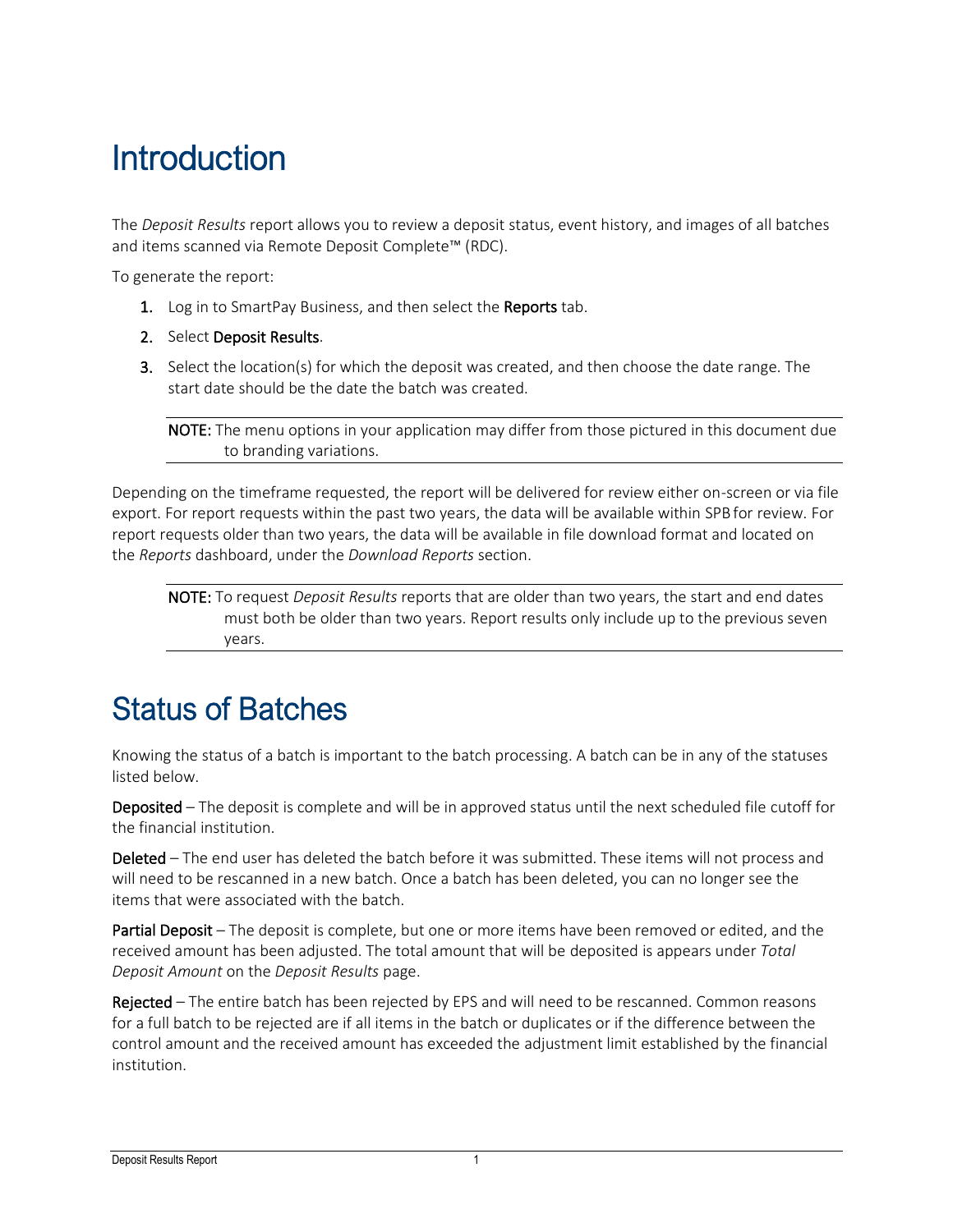Submitted – Once the batch has been submitted, the EPS Item Processing group will receive the batch, and the items will go through the keying and balancing process. Once this is complete, an email notification of the deposit will be sent to you if notifications were enabled and an email address was set up under your user profile.

Open for Scanning – Items can be added or removed from the batch while it is in this status.

### <span id="page-3-0"></span>Status of Items

Similar to the batch itself, the individual items within a batch will go through various statuses. An item can be in any of the statuses listed below.

Deposited – The item has gone through the keying and balancing process and will be in approved status until the next scheduled file cutoff for the FI.

Rejected – EPS has rejected the item because it is a duplicate, has bad image quality, or cannot process through RDC (such as foreign checks.)

Error – The item encountered an error and will need to be rescanned in a new batch.

Needs Rescan – The item will need to be rescanned due to bad image quality, and/or Item Processing is unable to read the amount or MICR line.

In Review – The item was flagged for Item Processing to ensure that the amount and MICR line are correct.

Open – The item is waiting to be processed by the system.

Continue to the next page to see field descriptions for the deposit report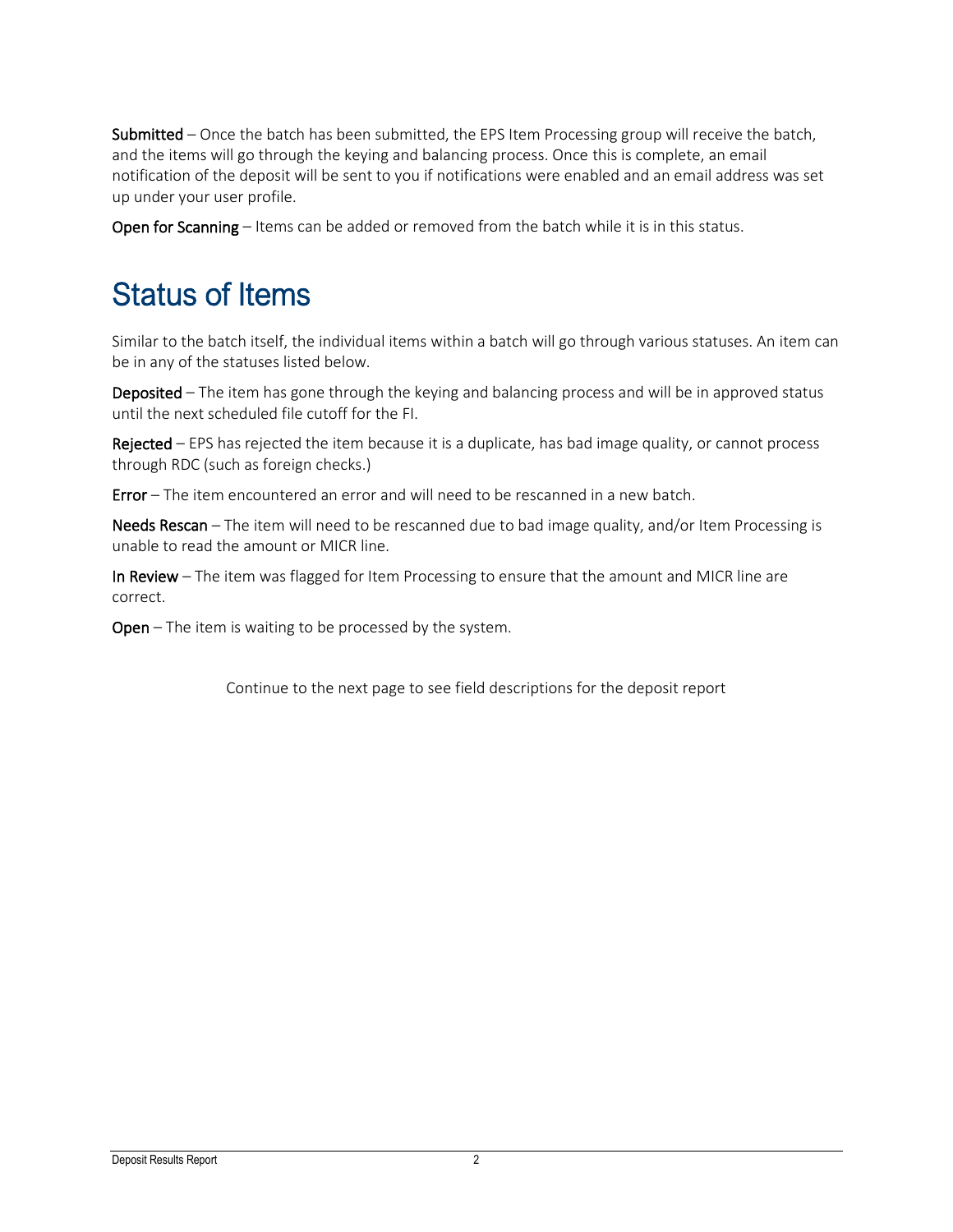### <span id="page-4-0"></span>Deposit Results Report

Below are descriptions of the fields on the *Deposit Results* screen.

Item Details – Click View under this column to see a list of items and their current status.

Deposit Details – Click View to see the event history for the batch, including deposits rejected upfront.

Create Date – The date the batch was created.

Location – The account into which the deposit is being sent.

**Batch Type** – The function is used to create the deposit.

Description – Time and date stamp.

Deposit Account – The account number for the account into which the deposit is being sent. A deposit with multiple items that uses more than one deposit account will appear as *Multiple.*

Deposit Status – Current status of the batch.

Your Count – Control count entered by the user when the batch was opened.

Received Count – Control amount entered by the user when the batch was opened.

Received Amount – Amount of deposit received by EPS.

ACH Deposit Date – Date the ACH items will be deposited.

ACH Deposit Count – The number of items that will deposit as ACH.

C21 Deposit Date – Date check 21 (C21) items will be deposited.

C21 Deposit Count – The number of items that will deposit as C21.

C21 Deposit Amount – The total amount of items that will deposit as C21.

Total Deposit Count – The total count of items that will be deposited for both ACH and C21 items combined.

Total Deposit Amount – The total amount of both ACH and C21 items that will be deposited.

Continue to the next page to see how to view a list of items in your deposit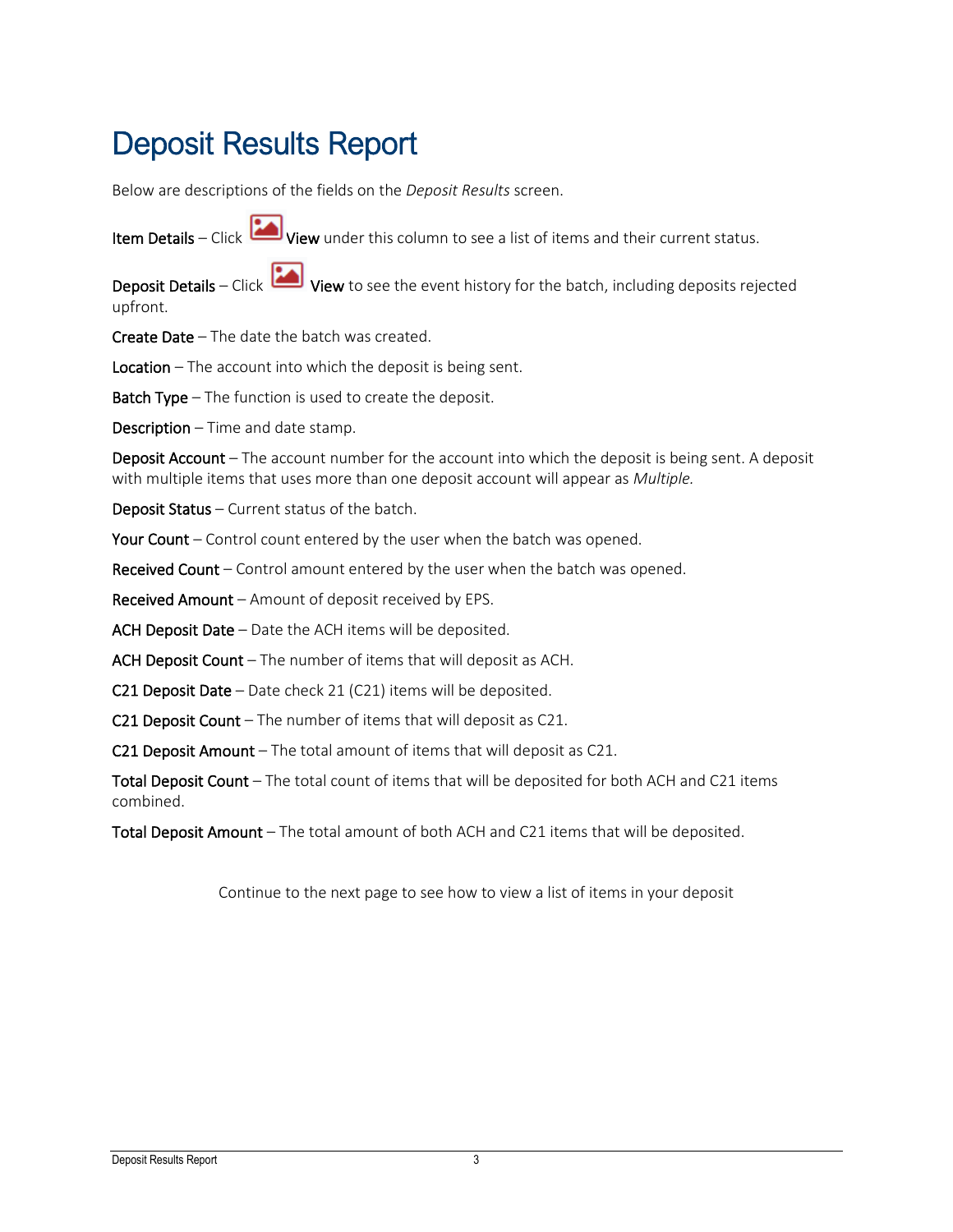# <span id="page-5-0"></span>Viewing a List of Items in Your Deposit

1. To see the list of items in the batch, click View under the *Item Details* column.

| Item<br><b>Details</b>  | <b>Details</b> | Deposit   Create Date     | Location    |
|-------------------------|----------------|---------------------------|-------------|
| $\overline{\mathbf{z}}$ |                | 11/22/2016 02:17:32 PM CT | General Sav |
| 區                       | ⊳              | 11/30/2016 03:05:16 PM CT | Money Marl  |

FIGURE 1 – DETAILS OF DEPOSIT RESULTS PAGE

2. A list of items will appear, as shown below. Under the *Deposit Item* column, click View to see the event history of the item.

| Items in Deposit 10:39:03.1610089 12/9/2016 Deposit |                |            |            |               | Page 1 of 1<br>₿<br>25 Per Page<br>Y.<br>a de<br>$\sim$<br>Records 1 - 2 of 2 |                     |         |          |            |
|-----------------------------------------------------|----------------|------------|------------|---------------|-------------------------------------------------------------------------------|---------------------|---------|----------|------------|
| Item<br><b>Details</b>                              | Check<br>Image | Sequence # | Item Date  | <b>Status</b> | <b>Customer Name</b>                                                          | Routing / Account # | Check # | Amount   | Deposit As |
| 囜                                                   | 三              |            | 12/09/2016 | Deposited     | Candy Cannon                                                                  |                     |         | \$300.00 | Check 21   |
| $\overline{\mathbf{z}}$                             | 臣              |            | 12/09/2016 | Deposited     | ProfitStars                                                                   | 1 H J               | 12350   | \$85.00  | Check 21   |



3. The details of the items will appear. Click Show Events to see the activity for individual items, as shown below.

| Reports / Deposit Results / Item Details / Batch Details |                        |   |             |                    |  |
|----------------------------------------------------------|------------------------|---|-------------|--------------------|--|
| <b>Batch Item Details</b>                                |                        | ٥ | Show Events | <b>Hide Events</b> |  |
| Sequence #:                                              | $\overline{2}$         |   |             |                    |  |
| <b>Routing / Account</b><br>#:                           | 123203878 / XXXXXX2134 |   |             |                    |  |
| Check #:                                                 |                        |   |             |                    |  |
| Amount:                                                  | 300                    |   |             |                    |  |
| <b>Item Status:</b>                                      | Deposited              |   |             |                    |  |
| <b>Item Date:</b>                                        | 12/09/2016             |   |             |                    |  |
| <b>Amount Source:</b>                                    | Read                   |   |             |                    |  |
| <b>Image Quality Pass:</b>                               | Pass                   |   |             |                    |  |
| <b>Rescan Count:</b>                                     | 1                      |   |             |                    |  |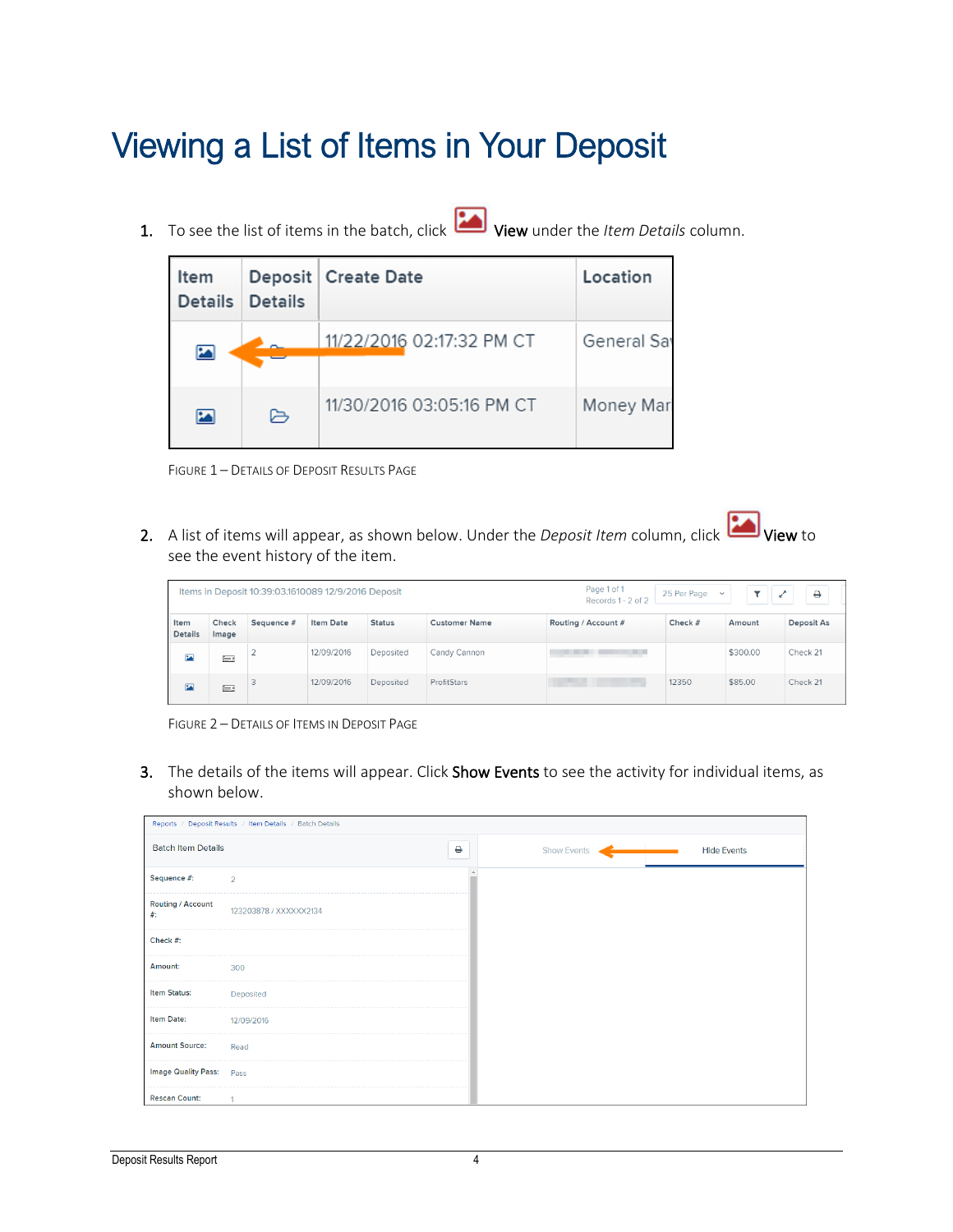As displayed in the image below, the item's event history is shown.

|                           |                                    |                             | <b>Hide Events</b> |                  |                    |  |
|---------------------------|------------------------------------|-----------------------------|--------------------|------------------|--------------------|--|
| <b>Event History</b>      |                                    |                             |                    |                  |                    |  |
| <b>Event Date</b>         | Event                              | <b>Application</b>          | User ID            | <b>User Name</b> | <b>Description</b> |  |
| 12/09/2016 11:13:35 AM CT | <b>SentToTransactionProcessing</b> | <b>Remote Batch Deposit</b> | n.                 |                  |                    |  |
| 12/09/2016 11:04:13 AM CT | CARReco                            | Orbograph                   |                    |                  | 300.00             |  |
| 12/09/2016 11:03:57 AM CT | <b>CheckDecisionPerformed</b>      | <b>Remote Batch Deposit</b> | н                  |                  |                    |  |
| 12/09/2016 11:03:57 AM CT | Rescan                             | <b>Remote Batch Deposit</b> |                    |                  |                    |  |

FIGURE 3 – BATCH ITEMS DETAILS

4. Click the link under *Check Image* to see an image of the item.

| Items in Deposit 10:39:03.1610089 12/9/2016 Deposit                           |                |            |                  |               |                      |  |  |  |
|-------------------------------------------------------------------------------|----------------|------------|------------------|---------------|----------------------|--|--|--|
| Item<br><b>Details</b>                                                        | Check<br>Image | Sequence # | <b>Item Date</b> | <b>Status</b> | <b>Customer Name</b> |  |  |  |
| $\mathbf{z}$                                                                  | ÈΞ             |            | 12/09/2016       | Deposited     | Candy Cannon         |  |  |  |
| 3<br>ProfitStars<br>12/09/2016<br>Deposited<br>$\overline{\mathbf{z}}$<br>E S |                |            |                  |               |                      |  |  |  |

FIGURE 4 – ITEMS IN DEPOSIT PAGE

Below are definitions of fields for individual items in the deposit.

- **•** Sequence  $#$  Sequence or order number of the item in the batch.
- Item Date The date the item was scanned.
- Item Status Status of the item.
- Customer Name If a customer name was keyed during data entry, that information will appear in this section.
- Routing/Account # –Displays the routing number and account number of the items scanned.
- Check # Displays the check number if it is encoded on the MICR line of the item.
- Amount The amount captured for the item. Depending on the status of the item and batch, this amount could change after going through Item Processing.
- Deposit As Displays the transaction type(s) under which an item will deposit. All items must adhere to the processing options that have been enabled for the customer.
- Amount Source Will be read or keyed and has no impact on the processing of the item.
- Image Quality Pass Items can pass or fail. If the item fails, it will need to be rescanned.
- Scanned Count The number of times an item was scanned.

Continue to the next page to read through common questions and scenarios that pertain to Deposit Results report.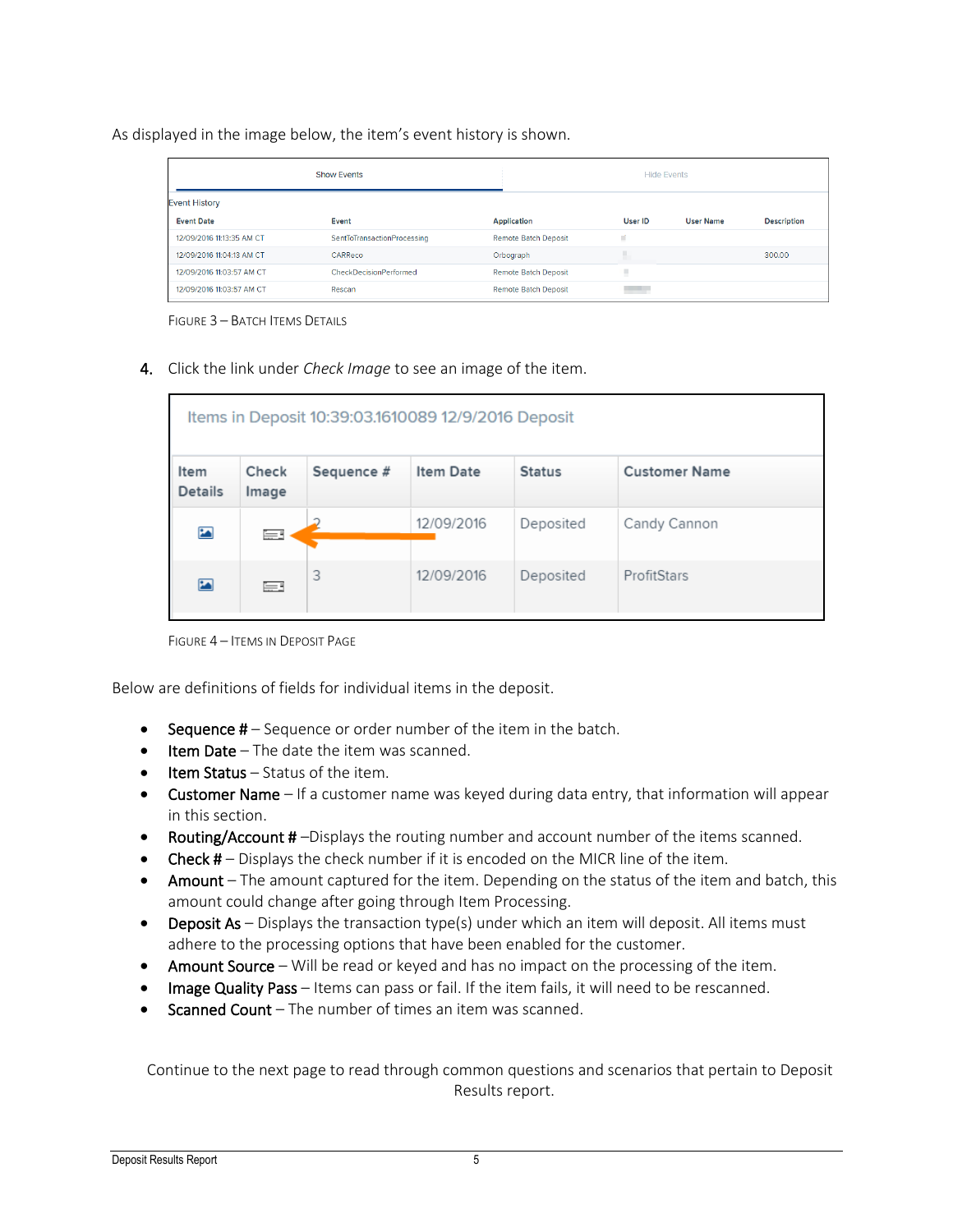# <span id="page-7-0"></span>Deposit Results Report Usage Scenarios/Questions

#### 1. Why did the deposit or item reject?

Pull the *Deposit Results Report*, and then click View under *Deposit Details* to see the history of the batch. The details will include a reason for the reject.

#### 2. A deposit was made yesterday, but I did not get credit for it. Why?

Pull the *Deposit Results Report*, and then click View under *Deposit Details*. Look at the time stamp when the batch was sent to Transaction Processing. If this time is after the financial institution's file cutoff time for the day, your deposit will be included in the next file generated for your FI the following business day.

#### 3. I made a deposit, and the totals do not match. Why?

Pull the Deposit Results Report, and click View under *Item Details*. Compare the actual items you have to what was accepted by the Item Processing Group. If you suspect that an item was keyed by Item Processing incorrectly, you can go to the Home page and click the Approved status to find the item(s) in question. From here, the effective date and dollar amount can be adjusted as long as the proper roles and permissions have been enabled.

#### 4. I cannot close my deposit. It says there is an item that needs attention – how do I know which item?

Pull the Deposit Results Report, and click View under *Item Details*, and then review the list of items. Any unresolved items will be highlighted with a message stating "needs attention" next to it. To rescan the item(s), go to the Transactions tab, reopen your deposit, and rescan that sequence number.

#### 5. What is the status of my deposit?

On the *Deposit Results Report* under *Deposit Status*, the condition of the batch will be listed.

6. I scanned a batch, and the amounts are still showing as 0. How do I get the amounts to populate?

Close the batch so that it can be submitted to the Item Processing group. That group will go through the batch, enter the dollar amounts, and balance your batch. After this process is completed, an email notification of the deposit will be sent to you if notifications were enabled and an email address was set up under your user profile.